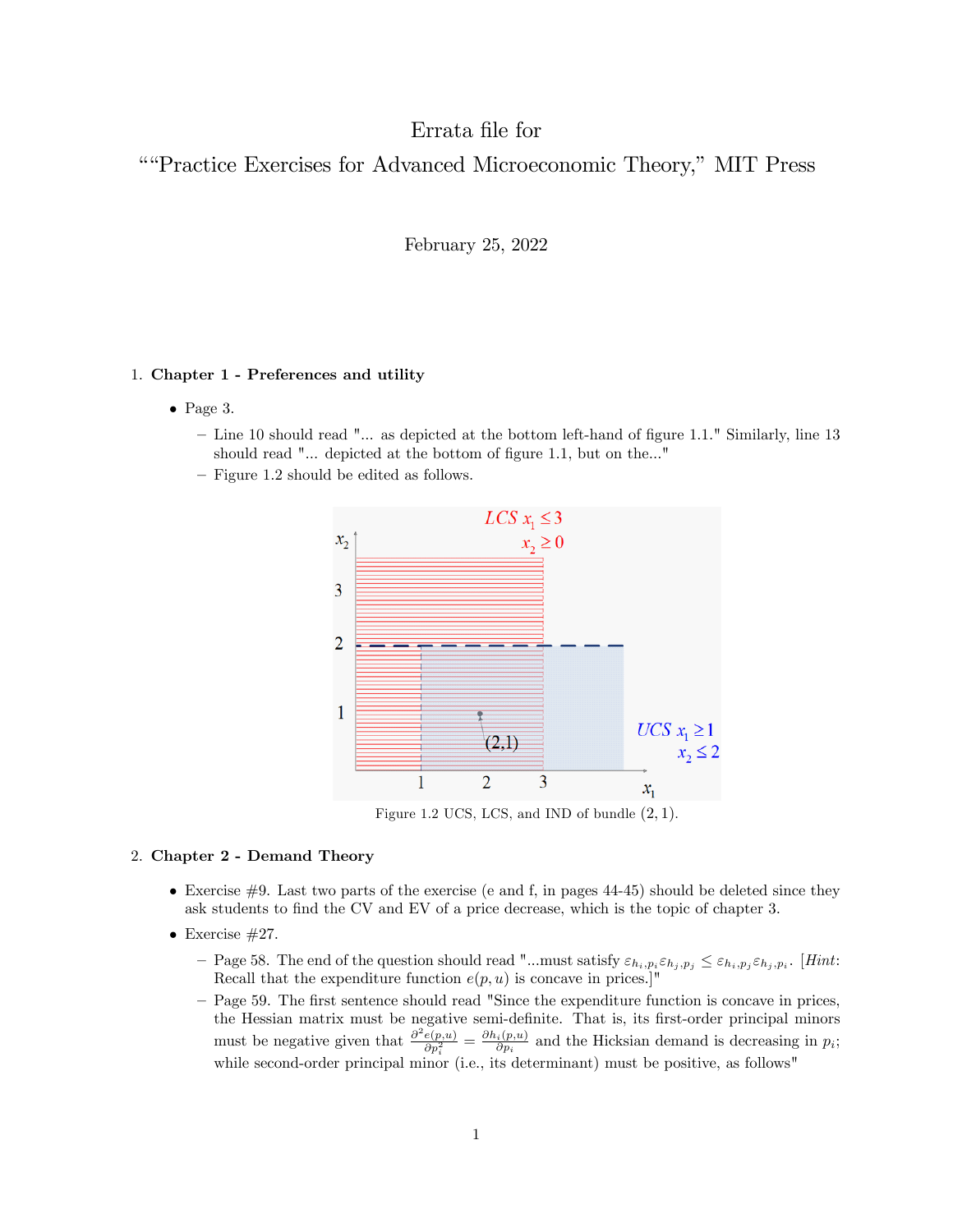- Page 49. Exercise  $\#15$ . Part (c). Add the following explanation at the beginning of the answer for part (c), as a new bullet point: "In this proof, we seek to use the "Squeeze Theorem", which entails finding two terms, one above and one below  $[\alpha x_1^{\rho} + \alpha x_2^{\rho}]^{\frac{1}{\rho}}$ , both of them converging to the same number. By doing that, we will be able to claim that  $[\alpha x_1^{\rho} + \alpha x_2^{\rho}]^{\frac{1}{\rho}}$  must also converge to that number."
- Page 58. Exercise #27. The end of the question should read "...must satisfy  $\varepsilon_{h_i,p_i} \varepsilon_{h_j,p_j} \leq$  $\varepsilon_{h_i,p_j} \varepsilon_{h_j,p_i}$ . [*Hint*: Recall that the expenditure function  $e(p, u)$  is concave in prices.]"

# 3. Chapter 3 - Demand Theory-Applications

- Exercise  $#5$ .
	- Page 70. The question in part (a) should read "Find the Walrasian demand."
	- Page 72. The question in part (c), at the end, should read: "Find the  $AV, CV$ , and EV when the price of good 1 decreases from  $p_1 = 2$  to  $p'_1 = 1$ ."

## 4. Chapter 4 - Production Theory

- $\bullet$  Exercise  $\#5$ , the question in page 96 should read "...that satifies constant returns to scale, that is,  $\lambda f(z_1, z_2) = f(\lambda z_1, \lambda z_2)$  for every  $\lambda > 0$ . What is the relationship..."
- Exercise  $\#13$ , page 100. The question should read "... plant 2 is more efficient than plant 1, since player 2ís average costs increase less rapidly..."

#### 5. Chapter 5 - Choice under Uncertainty

Exercise 3, last displayed equation of page 110 should read

$$
v(g) = (1 + a_1)^{p_1} \times (1 + a_2)^{p_2} \times \cdots \times (1 + a_n)^{p_n}
$$
  
= 
$$
\sum_{i=1}^n (1 + a_i)^{p_i}.
$$

- Exercise  $#9$ .
	- Page 116. The line immediately below the displayed equation at the bottom should read "where  $\alpha \neq 0$  and  $\beta \neq 1$ . Find the..."
	- Page 118, The vertical axis of Figure 5.7 (top of the page) should be  $r_A(x, u)$  instead of  $r_A(w, u)$ .
- Exercise  $\#23$ . Page 126. First line of the exercise should read "...for exactly two periods,  $t =$  $\{0,1\}$ . Let  $c_i \in \mathbb{R}$  denote..."
- $\bullet$  Exercise #24. Page 128.
	- $P$  Part (b). The last displayed equation of this part has an r missing, so it should read  $r_R(x) = ...$
	- Part (c). Second displayed equation in this section should read

$$
-u'(w_0 - s^{**}) + \delta \rho E[u'(w_1 + \tilde{x} + \rho s^{**})] > -u'(w_0 - s^{**}) + \delta \rho u'(w_1 + E(\tilde{x}) + \rho s^{**})
$$

In addition, the third displayed equation in this section has an unneccessary bracket at the end, so it should read

$$
-u'(w_0 - s^{**}) + \delta \rho u'(w_1 + \rho s^{**}) = 0
$$

#### 6. Chapter 6 - Partial and General Equilibrium

- Page 133.
	- Second paragraph, line 11 should read "Exercise 13 examines a context with positive externalities in consumption, which..."
	- Second paragraph, line 14 should read "Exercises 16-20 focus on excess demand functions..."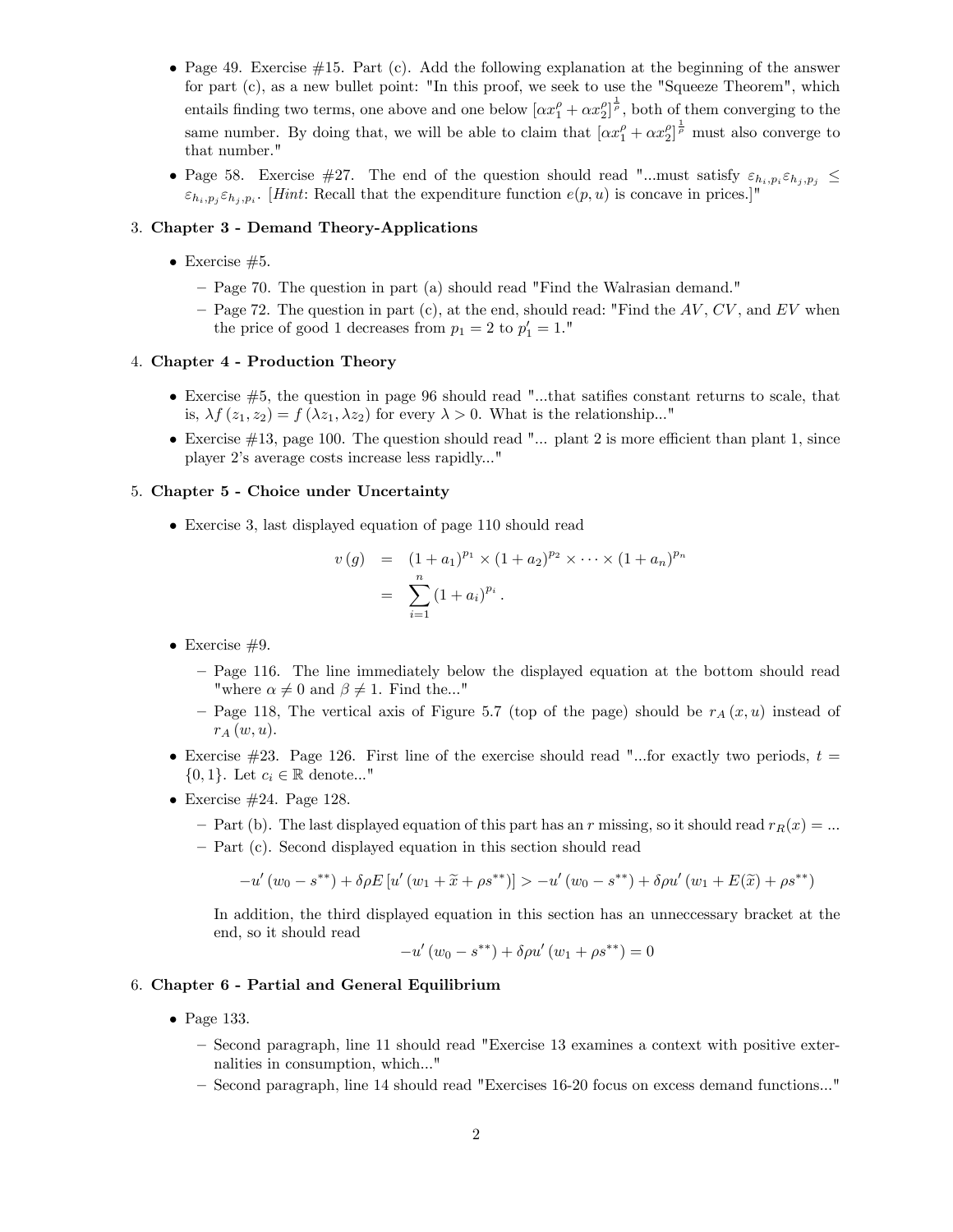- $\bullet$  Exercise #1:
	- Page 134. Part (b) of the exercise. The last sentence of the first bullet point should have a comma between  $F = \frac{1}{16}$  and  $N^*$ .
	- Page 134. Part (b) of the exercise. The displayed equation at the bottom of the page should have  $(N + 1)$ , rather than  $(N - 1)$ , in the denominator.
- Exercise  $#3$ :
	- Page 135, part (b) of the exercise should read "Show that if an equilibrium price p solves your equality in part (a-i), then  $p + t$  solves..."
	- Page 136. Paragraph immediately below first displayed equation should read "...he receives  $(1 - \tau)p$  for every unit..."
	- $P$ age 136. Third displayed equation has an extra " $>$ " sign at the end of the second line. Please delete.
	- Page 137. Label in Figure 6.1 should read  $(1 \tau)p^P$  on the vertical axis, and  $x((1 \tau)p^P)$ on the right-hand side of the figure.
	- Page 137. Paragraph immediately below Figure 6.1 should have  $x((1 \tau)p)$  rather than  $x((1+\tau)p)$  in the second line, and  $(1-\tau)p^P$  rather than  $(1+\tau)p^P$  in the fourth line.
- Exercise  $#5$ :
	- Page 137. The third line of the question should read "an inverse demand function" rather than "a inverse demand function".
	- Page 137. Second line after the displayed equation should read "... $\theta$  is a positive constant, parameter  $\beta \in (0,1]$  captures the degree of substitutability, and  $j \neq i$ . In addition, assume..."
- $\bullet$  Exercise #7:
	- Page 138. Second line of the question should have an apostrophe so it reads "solve the individual's UMP".
- Exercise  $#9$ :
	- Page 140. First bullet point should read "consumer B is made better off while consumer A reaches..." rather than "consumer 2 is made better off while consumer 1 reaches..."
	- Page 141. First bullet point should read "Using good y as the numeraire, i.e.,  $p_y = $1$ , the price ratio becomes  $\frac{p_x}{p_y} = p_x$ . The budget line..." The following sentence should read "has a slope  $-p_x$  and crosses..."
	- Page 141. End of the first bullet point (before part b of the exercise) should read "Therefore, the WEA is given by the vector  $\{(5, 5), (5, 5)\}\,$ , where every consumer enjoys 5 units of every good."
	- Page 142. Figure 6.4 (top of the page) should have  $-p_x$  at the lower right-hand corner rather than  $-p_1$ , to be consistent with the above edits.
- Exercise  $#11$ :
	- Page 144. Last sentence should read "increases by GSP, which induces..."
- Exercise  $#15$ :
	- Page 147. Second line after first displayed equation of the question should read "for each consumer, whereas the second commodity is..."
	- Page 148. The seventh line of the first bullet point should read "Finally, plugging this into our result...".
	- Page 149. The fifth line should read "Finally, plugging this into our result...".
	- $P^{\text{e}}$  Page 150. The third line of part (d) should read as "prefer not to have good 2..."
	- $P$  Page 150. Figure 6.7 should have the axes relabelled so the superscripts are either A or B for each consumer. Specifically,  $x_1^1$  should be  $x_1^A$  and  $x_2^1$  should be  $x_2^A$ , both for consumer A; and similarly,  $x_1^2$  should be  $x_1^B$  and  $x_2^2$  should be  $x_2^B$ , both for consumer B.
	- ñ Page 151. Figure 6.8 should incorporate the same changes as Figure 6.7 described above.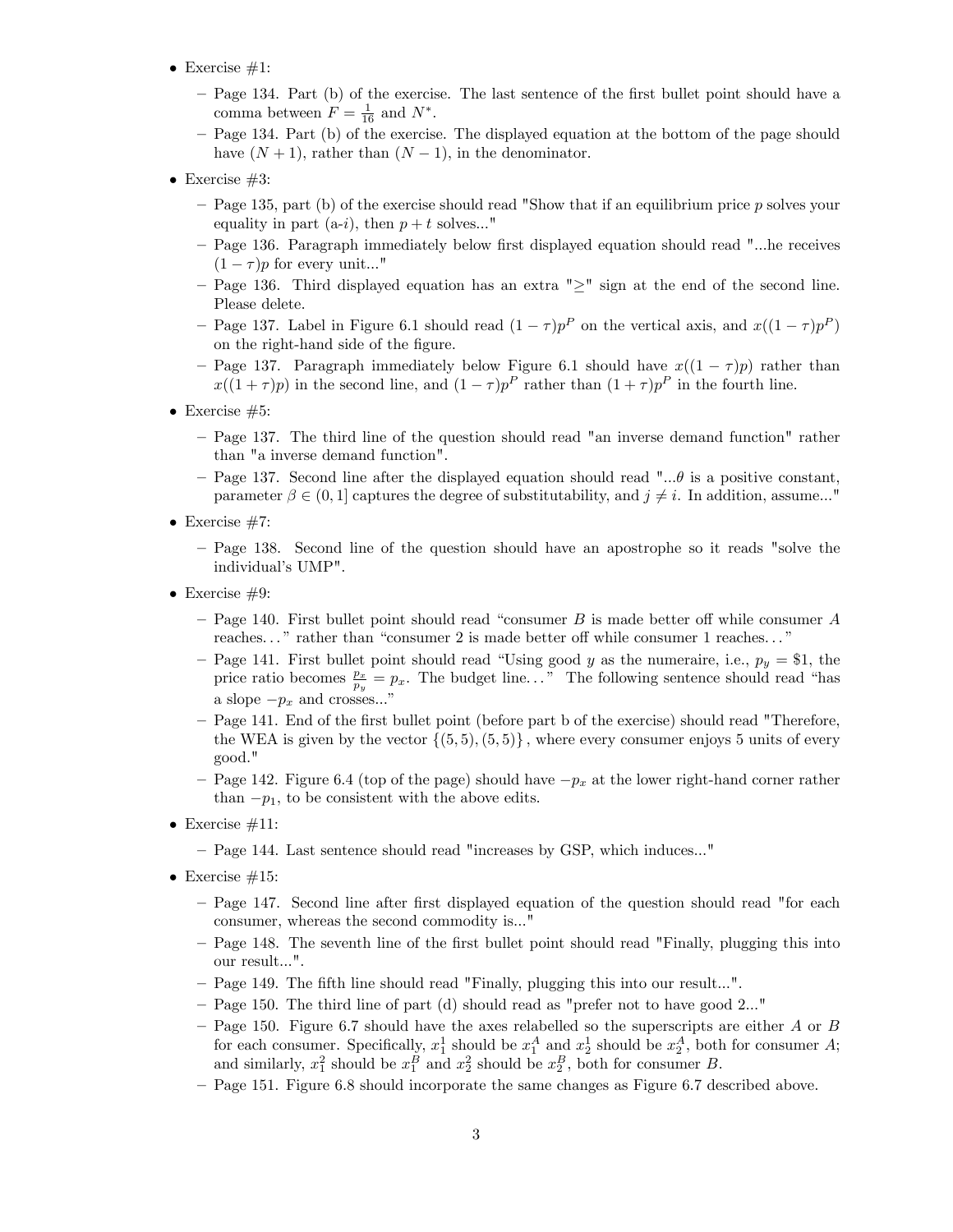- Exercise  $# 17$ :
	- Page 152. The sentence after the first displayed equation should read "where  $x_i^A$  is the consumption of good i by A, where  $i = \{1, 2\}$ . Consumer A has endowments..."
	- Page 153. Part (b), last paragraph. Fourth line should read "is  $p_1 = $0.6$ . However, when  $\gamma$ increases..."
- Exercise  $#21$ :
	- Page 156. The first line should read "and two goods  $l = \{1, 2\}$ ."
	- Page 159. Second bullet point. The second line should have  $x_1^B$  instead of  $x_2^B$  in the middle of the line since we are talking about good 1 both each consumer.
	- Page 160. There should be a full-stop at the end of the exercise, that is, after  $x_2^B = \frac{3}{5}$ .
- Exercise  $\#$  25:
	- Page 166. In figure 6.12, the superscript A in the equality  $x_1^A = x_2^A$  in the left-hand corner of the figure is misplaced.
	- Page 167. The question in part (b) should read "...you can assume that  $p_1 = p_2 = 1$ ."
	- $P$  Page 168. Starting at "Using consumer A's third..." until the end of part (c) should be replaced with: "From consumer  $A$ 's third first-order condition (the budget constraint), we have that

$$
(p_1 + t)x_1^A + p_2x_2^A = p_1 200 + p_2 100 + T^A
$$

which, using that  $p_1 = p_2 = 1$ , becomes

$$
(1+t)x_1^A + x_2^A = 200 + 100 + T^A.
$$

In addition, from the tangency condition, we know that  $(1 + t)x_1^A = x_2^A$ , which helps us rewrite the above equation as follows

$$
(1+t) x_1^A + \underbrace{(1+t) x_1^A}_{x_2^A} = 200 + 100 + T^A
$$

or

$$
2(1+t)x_1^A = 300 + tx_1^A.
$$

Rearranging, and solving for

$$
x_1^{A,*} = \frac{300}{2+t}.
$$

From our solution to part (a),

$$
x_1^{A,*} = x_2^{A,*} = \frac{300}{2+t}
$$

and using the feasibility conditions,

$$
x_1^{B,*} = 300 - x_1^{A,*} = \frac{300(2+t) - 300}{2+t} = \frac{300(1+t)}{2+t},
$$
 and  

$$
x_2^{B,*} = 300 - x_2^{A,*} = \frac{300(2+t) - 300}{2+t} = \frac{300(1+t)}{2+t}.
$$

- Page 169. Second bullet point, third line, should read "For example, when taxes are absent,  $t = 0$ , we obtain the same allocation as in part (b),  $x_1^A = x_2^A = \frac{300}{2+0} = 150$  and  $x_1^B = x_2^B =$  $\frac{300(1+0)}{2+0} = 150$ . When  $t = 1$ , however, we obtain equilibrium allocation  $\left(x_1^A, x_2^A; x_1^B, x_2^B\right) =$  $(100, 100, 200, 200)$ , yielding a utility of  $100 \times 200 = 20000$  for individual A, which is lower than that under his original bundle, 20000. Figure 6.13 shows..."
- Page 170. Second line should read "initial allocation

$$
\left(\frac{300\,(1+t)}{2+t}\right)\left(\frac{300\,(1+t)}{2+t}\right) \ge 20000.
$$

Solving this expression for  $t$  yields two negative roots, implying that the individual's utility level is weakly higher when taxes are present than when they are absent (at the initial allocation) for all values of t."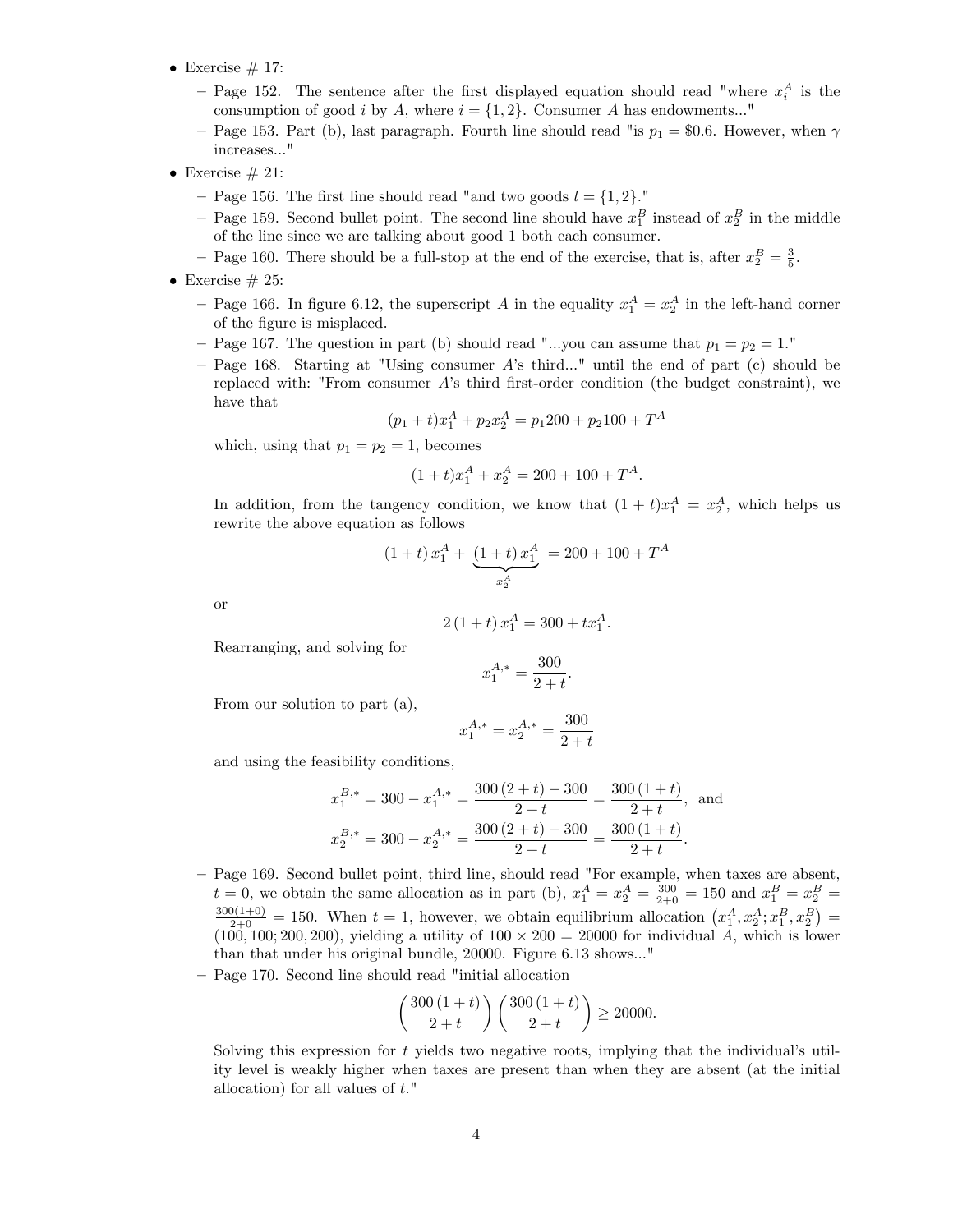# 7. Chapter 7 - Monopoly

- Exercise  $#3$ .
	- Page 172. The first line of the exercise should read "Assume that Pullman Airlines is a monopolist..."
	- Page 173, Parametric example bullet. Second line. The cost function  $c(p)$  should read  $c(q)$ .
- Exercise  $#5$ . Page 176, part (c). The first bullet point should read As can be easily checked,  $\pi_L < \pi_S$ . In particular,

$$
\frac{1}{4} < \frac{(2+\delta)^2}{4(4+\delta)}
$$

which simplifies to  $4+\delta < (2+\delta)^2$ , and which can be further simplified to  $0 < \delta(3+\delta)$ , a condition that holds for all discount factors  $\delta \in [0, 1]$ . Hence, the monopolist prefers to sell rather than lease the durable good.

- Exercise  $#7$ .
	- Page 178, Numerical example. The line after the displayed equation should read  $x_L$  (11.25) =  $1 - \frac{1}{150}$  11.25 = 0.93 units.
	- Page 179, part (d). The third line of expression of  $F_H$  should read

$$
F_H = \frac{\left(\theta_H - \theta_L\right)\left[\theta_H\left(1 - 2\gamma\right) + \theta_L\right]c^2}{2\theta_H\left(\theta_L - \gamma\theta_H\right)^2} + \frac{\theta_L\left[\left(\theta_L - \gamma\theta_H\right)^2 - \left(1 - \gamma\right)^2c^2\right]}{2\left(\theta_L - \gamma\theta_H\right)^2}
$$

- Exercise  $#9$ .
	- Page 182. The displayed equation before the second bullet (center of the page) should read as follows

$$
\hat{q} = \frac{4(a-c)}{8b-3\beta^2}
$$
 and  $\hat{A} = \left[\frac{3(a-c)\beta}{8b-3\beta^2}\right]^2$ 

:

– Page 182. The second bullet point of the page should read "Comparing first- and second-best" policies. Comparing  $\widehat{A}$  and  $A^{sp}$ , we see that  $\widehat{A} < A^{sp}$  since

$$
\left[\frac{3(a-c)\beta}{8b-3\beta^2}\right]^2 < \left[\frac{(a-c)\beta}{2b-\beta^2}\right]^2
$$

simplifies to  $6b < 8b$ , which holds given that  $b > 0$ . In the second-best policy, the social planner selects a smaller cost-reducing investment..."

- Page 183. Figure 7.2 has labels switched, that is, " $A^{SP}$ , first best" should be next to the upper curve, and "A, second best" should go next to the lower curve.
- $\bullet$  Exercise #11.
	- Page 184. Last sentence of the first paragraph should read "where now  $\lambda$  captures the network effects (as it is the only ratio containing parameter  $\gamma$ ). Also assume that marginal costs c are constant and  $c < a$ ."
	- Page 186, part (c). The first line should read "consumer surplus (which is independent of..."

### 8. Chapter 8 - Game Theory and Imperfect Competition

- Page 189.
	- Second paragraph. Third line. Delete the sentence "In particular, exercise 10 analyzes necessary and sufficient conditions in a Cournot model with  $N$  firms."
	- Second paragraph. Fifth line should read "Afterwards, we allow the Cournot model for product differentiation (exercise 13) and introduce fixed costs (which can significantly change some results, as described in exercise 14). A recurrent topic..."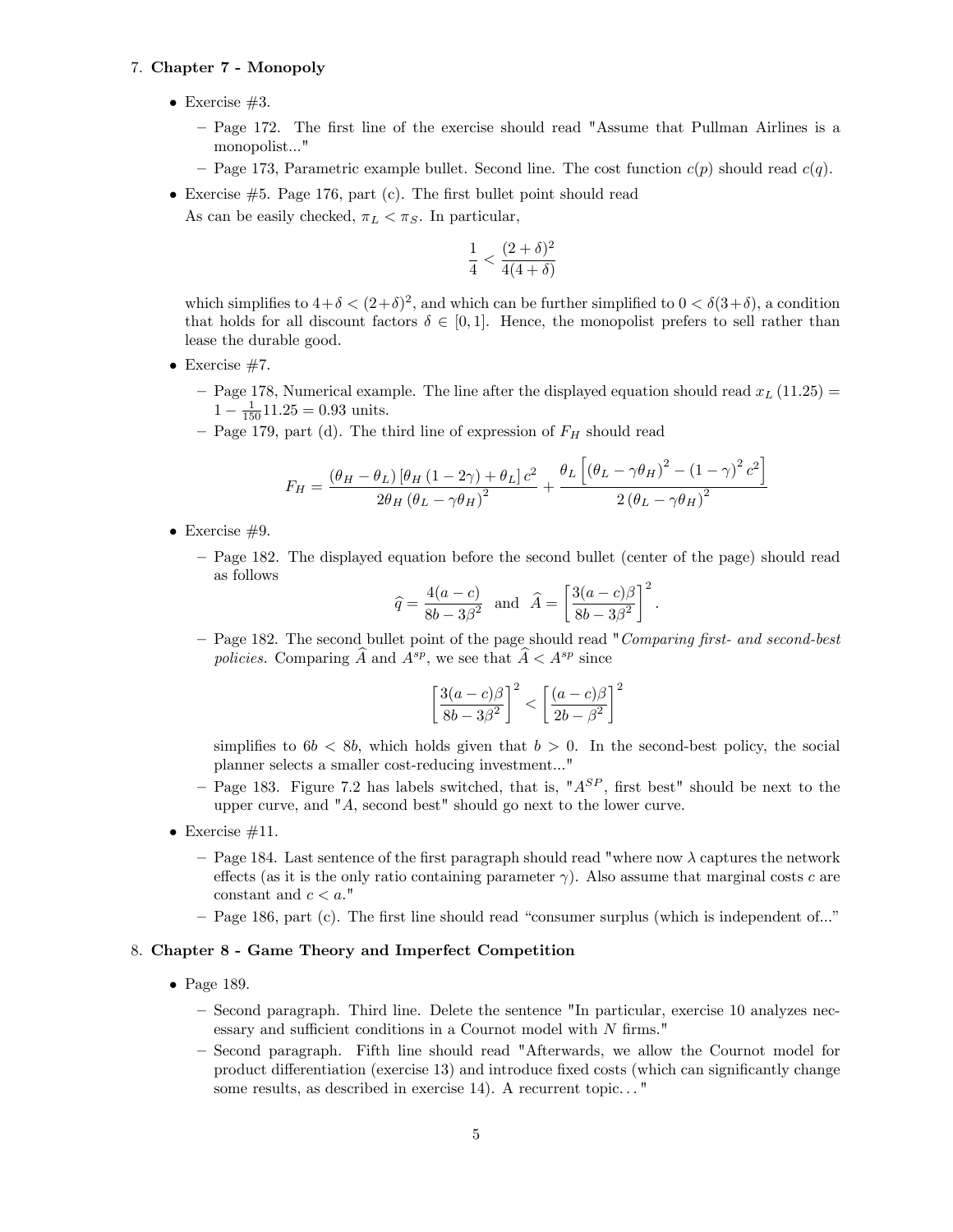- Second paragraph. Eight line should read "We analyze those issues in exercise 15 and explore. . . "
- Exercise  $#5$ .
	- Page 192. First displayed equation. Strategy  $s_2$  should be replaced by  $s_1$ , so the displayed equation reads

 $u_2 (s_1, L) > u_2 (s_1, R)$  for all  $s_1 \{U, C\}$ .

- Page 192. Third paragraph, fifth line. The inequality should read as follows  $u_2(s_1, L) \ge$  $u_2 (s_1, M)$ .
- Page 192. Fourth paragraph. Add a comma in the last sentence so it reads: "strategies (IDWDS), we obtain..."
- $\bullet$  Exercise #7.
	- Page 194. Last line on the first paragraph should read "Prisoner's Dilemma game."
	- Page 195. The second displayed equation should read as

$$
qu_1(A, A) + (1 - q) u_1(A, B) = qu_1(B, A) + (1 - q) u_1(B, B)
$$

and the third displayed equation should read as follows

$$
q = \frac{u_1(B, B) - u_1(A, B)}{[u_1(B, B) - u_1(A, B)] + [u_1(A, A) - u_1(B, A)]}
$$

The subsequent paragraph should read as follows "The numerator is positive since  $u_1(B, B)$  $u_1(A, B)$  by definition. Furthermore, the denominator is larger than the numerator given that the second term satisfies  $u_1(A, A) > u_1(B, A)$  by assumption. Hence, probability..."

- Page 195. The question in part (c) should read " $u_i(A, A) < u_i(B, A)$  and  $u_i(A, B) < u_i(B, B)$ , for every player  $i$ ."
- ñ Page 195. Part (c). Last sentence should read "...resembles a Prisonerís Dilemma game."
- $P$  Page 196. First line should read "player 2 indifferent between A and B is".
- Page 196. The fifth displayed equation should read as follows

$$
qu_1(A, A) + (1 - q) u_1(A, B) = qu_1(B, A) + (1 - q) u_1(B, B)
$$

and the sixth displayed equation should read as follows

$$
q = \frac{u_1(B, B) - u_1(A, B)}{[u_1(B, B) - u_1(A, B)] + [u_1(A, A) - u_1(B, A)]}
$$

The subsequent paragraph should read as follows "The numerator is negative since  $u_1 (B, B)$  $u_1(A, B)$  by definition. The denominator is also negative given that both of its terms are negative, i.e.,  $u_1 (B, B) < u_1 (A, B)$  and  $u_1 (A, A) < u_1 (B, A)$  by assumption. In addition, the absolute value of the denominator is greater than..."

- $\bullet$  Exercise #9.
	- ñ Page 198. First bullet point. Third sub-bullet should read as "best response functions entail a..."
- Exercise  $\#11$ .
	- Page 198. The title of the exercise should read "Cournot with equity swaps (Reynolds and Snapp, 1986)" in bold font. In addition, the reference should be added to the list of references at the back of the book, as follows: Reynolds, Robert J., and Bruce R. Snapp (1986) "The competitive effects of partial equity interests and joint ventures." International Journal of Industrial Organization 4, no. 2: 141-153.
	- Page 199. Part (c), last sentence should read "...yields an output  $q^C = \frac{1-\gamma}{3-2\gamma}$ ."
	- Page 200. First bullet point. Last sentence should read "...which are larger than those under a standard Cournot model."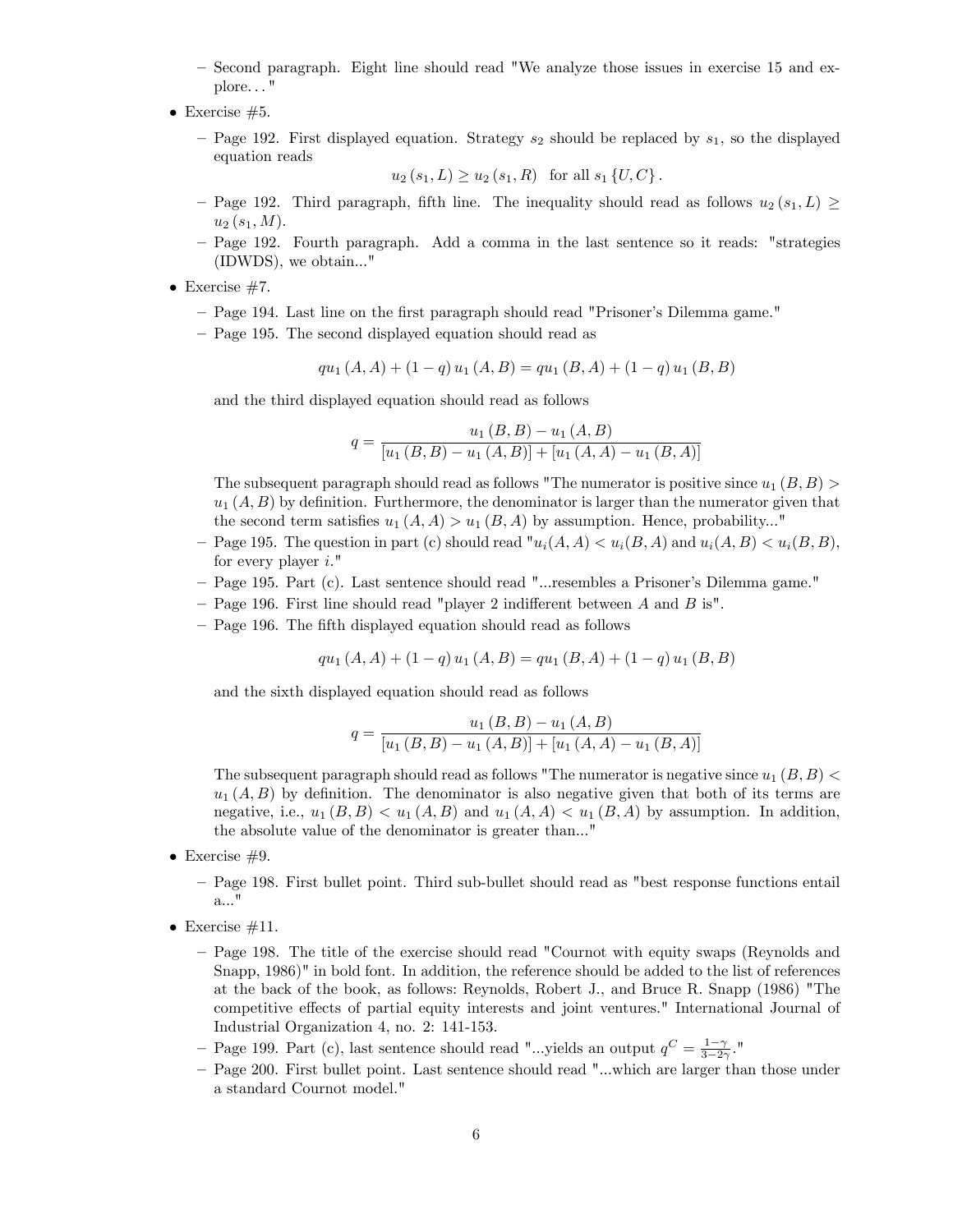- Exercise  $\#13$ .
	- Page 201. The second paragraph of the question (below the first displayed equation) should read "where  $j \neq i$  and parameter  $\theta$  satisfies  $\theta \in [0, 1]$ , that is, if..."
- Exercise  $#15$ .
	- Page 204. Part (a). First displayed equation should read

$$
V^{C} = \underbrace{p\left(\pi_{m} - F + \frac{\delta}{1 - \delta}\pi_{n}\right)}_{\text{Collision is detected today}} + \underbrace{(1 - p)\left(\pi_{m} + \delta V^{C}\right)}_{\text{Collision is not detected today}}
$$

ñ Page 205. Part (a). First displayed equation (top of the page) should read as follows

$$
\delta > \frac{\pi_d - \pi_m + Fp}{(1 - p)(\pi_d - \pi_n)} \equiv \overline{\delta}
$$

Please add the following sentence immediately after the above displayed equation: "Cutoff discount factor  $\overline{\delta}$  is positive since deviating profit  $\pi_d$  satisfies  $\pi_d > \pi_m$  and  $\pi_d > \pi_n$ , parameter F is positive, and probability  $p \in (0, 1)$ . In addition, cutoff  $\overline{\delta} < 1$  if  $\pi_d - \pi_m + F p <$  $(1 - p)(\pi_d - \pi_n)$ , which simplifies to  $p(\pi_d - \pi_n + F) < \pi_m - \pi_n$ ."

– Page 205. Part (b). First displayed equation of this part should read as follows

$$
\frac{\partial \delta}{\partial F} = \frac{p}{(1-p)\underbrace{(\pi_d - \pi_n)}} > 0
$$

Second displayed equation of part (b) should read as follows

$$
\frac{\partial \delta}{\partial p} = \frac{F(1-p)(\pi_d - \pi_n) + (\pi_d - \pi_n)(\pi_d - \pi_m + Fp)}{(1-p)^2 (\pi_d - \pi_n)^2}
$$

$$
= \frac{(\pi_d - \pi_n)(\pi_d - \pi_n + F)}{(1-p)^2 (\pi_d - \pi_n)^2}
$$

$$
= \frac{\pi}{(1-p)^2 \left(\pi_d - \pi_n\right)} \times 0.
$$

- $\bullet$  Exercise #17.
	- Page 206, part (b). The first bullet of answer key, after the displayed equation, should read "Solving for n, we obtain that  $n < m + \sqrt{m} - 1$ , as depicted in the  $(n, m)$ -pairs below the line  $m + \sqrt{m} - 1$  in figure 8.3." The legend of Figure 8.3 should also be edited so it reads "Figure 8.3. Profitable mergers satisfy  $n < m + \sqrt{m} - 1$ ."
	- Page 207, part (c). Equation  $m \sqrt{m} 1$  should read  $m + \sqrt{m} 1$ .
	- Page 207. Part (b). Last sentence in the paragraph below Figure 8.3 should read "... as depicted in the points above the 45-degree line. For instance, in an industry with  $n = 10$ firms, the condition we found determines that this merger is only profitable if and only if  $10 < m + \sqrt{m} - 1$ , which solving for m yields  $m > 8.2$ . That is, the merger is profitable if at least 9 firms (rounding to the next integer) merge."
- $\bullet$  Exercise #19.
	- Page 208. First bullet point. The first displayed equation should read as

$$
(1 - q_i - q_j) q_i - F = \left(1 - \left(\frac{1 - q_j}{2}\right) - q_j\right) \left(\frac{1 - q_j}{2}\right) - F > 0,
$$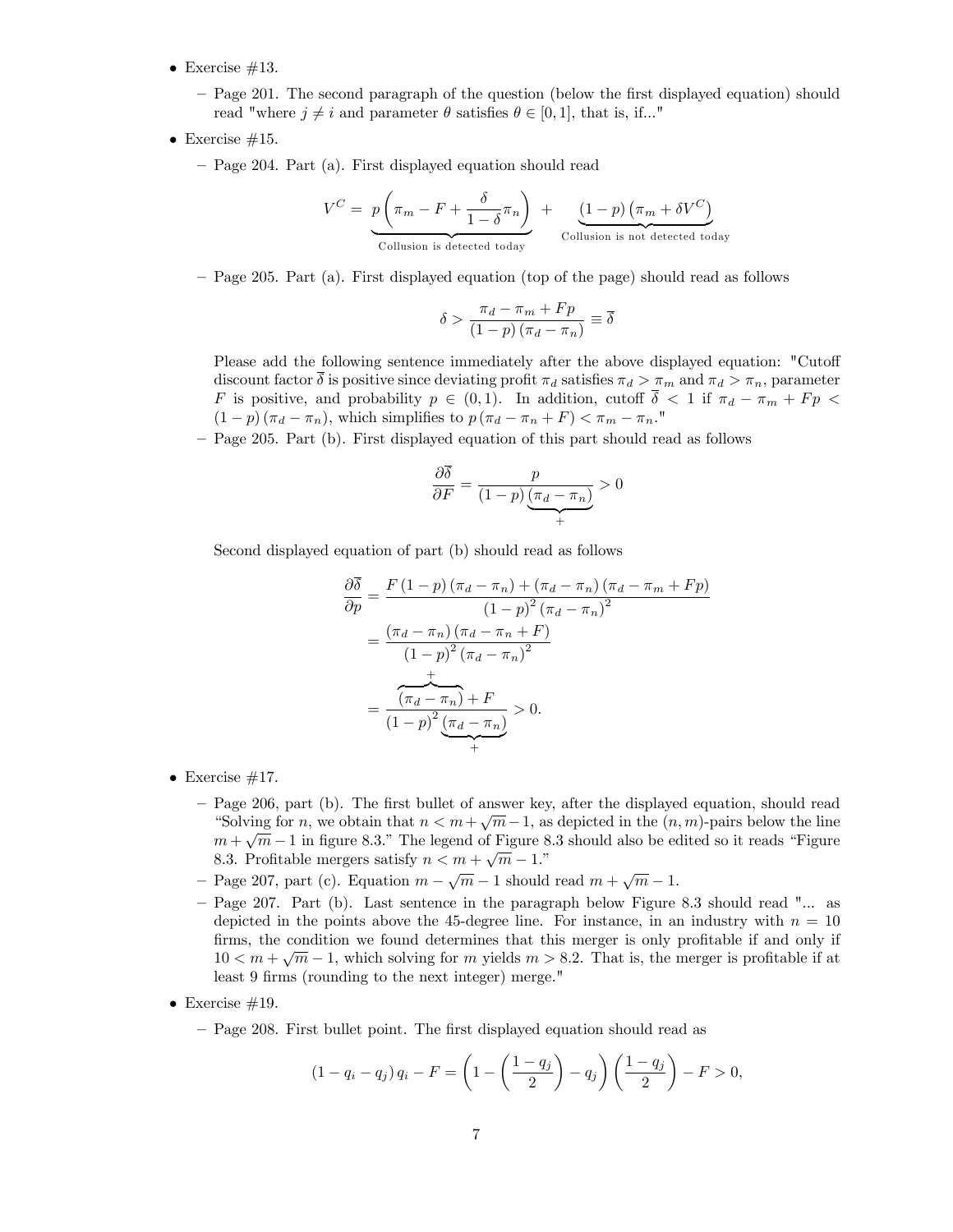- Page 208. First bullet point. Fourth line. Add a space between "off" and "staying" so it reads "...better off staying inactive..."
- Page 208. First bullet point. Last paragraph should read "We find Cournot equilibria wherever best response functions cross. Then we distinguish..."
- Page 210. The caption of figure 8.7 should read "Figure 8.7 Equilibrium when fixed costs are moderately high,  $\frac{1}{9} < F \leq \frac{1}{4}$ ."
- Page 210. Last bullet point. Last sentence should read "both firms producing zero output at the origin..."
- Exercise  $#21$ .
	- Page 211. The fourth paragraph should read as "Intuitively, note that, relative to a standard Cournot..."
	- Page 212. Footnote #3 should read "In particular, figure 8.10 depicts max  $\{0, \frac{6c-1}{5c}\}$  since profit share  $\lambda^*$  must..."
- $\bullet$  Exercise #23.
	- Page 213. The fourth line of the question should read "...both firms set the monopoly price and share demand equally. Assume that..."
	- Page 214. The last line of the exercise should read "...as a function of F when  $c = \frac{1}{3}$ , i.e.,  $\overline{\delta} = \frac{4}{8-72F}$ ." Figure 8.11 should be redrawn to depict this new cutoff.
- Exercise  $#25$ .
	- Page 215. Last sentence of the page should read "Figures 8.12a and 8.12b show two separate cases of..."
	- $P$  Page 216. Last displayed equation (immediately before Exercise  $#27$ ) should read as follows

$$
q^* = \frac{a - 4c + \sqrt{a^2 - 8ac}}{8bc}
$$

- Exercise  $\#27$ .
	- Page 217. Second bullet point. Last sentence of the exercise should read "... and thus, competition a la Cournot is optimal during the punishment phase for all values of  $\delta$ ."

#### 9. Chapter 9 - Externalities and Public Goods

- Exercise  $\#1$ , Page 220. First displayed equation should not list  $q<sup>i</sup>$  as its second argument. This equation should read  $u_i(s^i) = v^i(s^i) + \alpha w^i$ .
- $\bullet$  Exercise #3.
	- Page 226. Second bullet should read "... is significantly reduced, from 6.82 to 5.7 units. Aggregate supply is..."
	- Page 226. At the end of the paragraph in the second bullet, please add "In addition, note that firm 1's output decreases as a result of the merger, from  $q_1^U = 3.69$  in the unregulated equilibrium to  $q_i^M = 3.6$  after the merger."
- Exercise  $#5$ .
	- $P$  Page 227. In part (a), the third displayed equation should not have a second argument, a, so it should read

$$
\frac{\partial \pi (q^E)}{\partial q} = 10 - 2q^E \le 0, \text{ with equality if } q^E > 0.
$$

- Page 228. Part (c), last displayed equation of the pape. The expectation operator should have a subscript a so it reads  $E_a$  rather than E.
- Page 229. Part (c), first and second displayed equation of the pape. The expectation operator should have a subscript a so it reads  $E_a$  rather than E. Part (d), first sentence should read "Figure 9.2 illustrates the welfare loss associated with tax  $t^*$ , which induces..."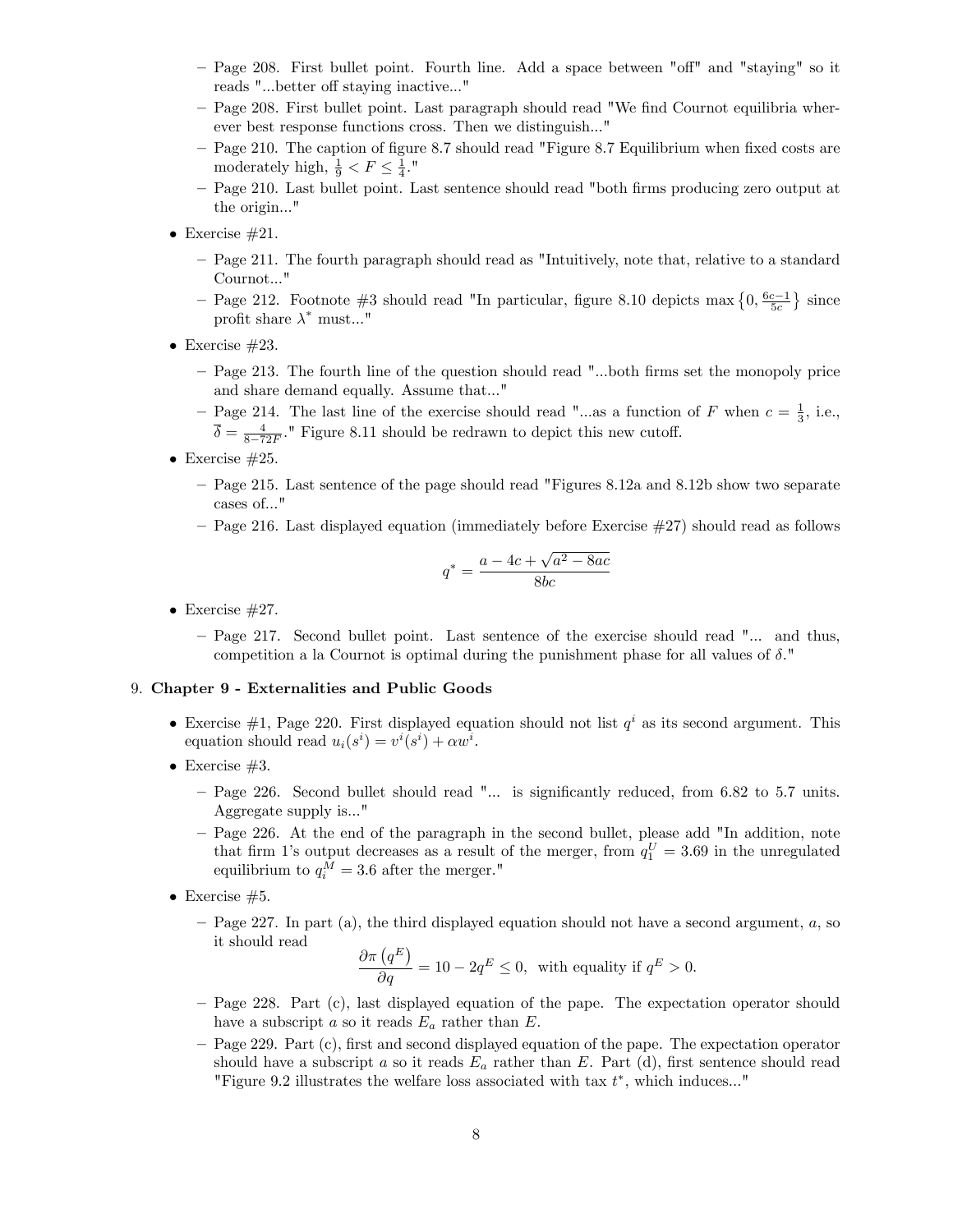Exercise #7. Page 234. The last displayed equation of this exercise should read

$$
q_i^E(x_i^E) = q_j^E(x_i^E) = \frac{\theta - (1 - \beta) \left(\frac{\theta[9 - (1 - \beta)\delta]}{18}\right)}{3} = \frac{\theta \left[9 + 9\beta + \delta (1 - \beta)^2\right]}{54}.
$$

- Exercise  $#9$ .
	- Page 234. The second line of the question should read "... how many dollars to contribute to a public good whose price is normalized to \$1. Assume that each individual  $i$  has wealth,  $\omega_i \geq 0$ , and a Cobb-Douglas utility function..."
	- Page 234. The last part of question (a) should read "Find the demand functions denoted  $(x_i (\cdot), g_i (\cdot))$ , for the private and public good."
	- Page 235. The last sentence of the question (before part a) should read "For simplicity, normalize the price of the public good to one, and denote the price of the private good as  $p \geq 0$ ." Fifth line should read "rearranging" rather than "regarranging".
	- Page 235. The displayed equation after "which, after rearranging, yields", in the middle of the page, should read "Solving for  $x_i$ , we obtain

$$
x_i = \frac{1-\alpha}{p} \left( \omega_i + \sum_{i \neq j} g_j \right).
$$

To find consumer i's demand for the public good,  $g_i = \omega_i - px_i$ , we can rearrange the above expression as follows  $\overline{a}$ 

$$
\underbrace{\omega_i - px_i}_{g_i} = \alpha \left( \omega_i + \sum_{i \neq j} g_j \right) - \sum_{i \neq j} g_j.
$$

Using  $px_i + g_i = \omega_i$  on the left-hand side of the above equation..."

– Page 235. Add a new bullet point at the end of page that reads "Symmetric wealth. In the case of symmetric wealth levels,  $\omega_i = \omega_j = \omega$ , our above result for consumer i's demand for the public good simplifies to

$$
g = \alpha \omega - (1 - \alpha) (N - 1) g
$$

Solving for  $g$ , we obtain

$$
g = \frac{\alpha}{1 + (1 - \alpha)(N - 1)} \omega
$$

which is increasing in wealth  $\omega$ , increasing in the elasticity parameter  $\alpha$  since  $\frac{\partial g}{\partial \alpha} = \frac{N}{[1+(1-\alpha)(N-1)]^2} >$ 0, but decreasing in the number of individuals N since  $\frac{\partial g}{\partial N} = -\frac{(1-\alpha)\alpha}{[1+(1-\alpha)(N-1)]^2} < 0$ . Therefore, the total contributions to the public good are

$$
G = Ng = \frac{N\alpha}{1 + (1 - \alpha)(N - 1)}\omega
$$

which are also increasing in  $\omega$  and in  $\alpha$ . Unlike individual contribution g, total donations G are increasing in the number of contributors, N, given that  $\frac{\partial G}{\partial N} = \frac{\alpha^2}{[1+(1-\alpha)(N-1)]^2} > 0$ . Intuitively, while the addition of one more individual reduces the amount that other consumers contribute to the public good, the donations that the new individual brings offset the reduction in individual donations, producing an overall increase in aggregate contributions. Finally, the demand for the private good becomes

$$
x = \frac{1 - \alpha}{p} \left( \omega + (N - 1) g \right) = \frac{1 - \alpha}{p} \frac{N}{1 + (1 - \alpha) (N - 1)} \omega
$$

which is increasing in wealth  $\omega$ , decreasing in the price of the private good, p, decreasing in the elasticity parameter  $\alpha$  since  $\frac{\partial x}{\partial \alpha} = -\frac{Np}{[1+(1-\alpha)(N-1)]^2} < 0$ , but increasing in the number of individuals N since  $\frac{\partial g}{\partial N} = \frac{(1-\alpha)\alpha}{[1+(1-\alpha)(N-1)]^2 p} > 0$ ."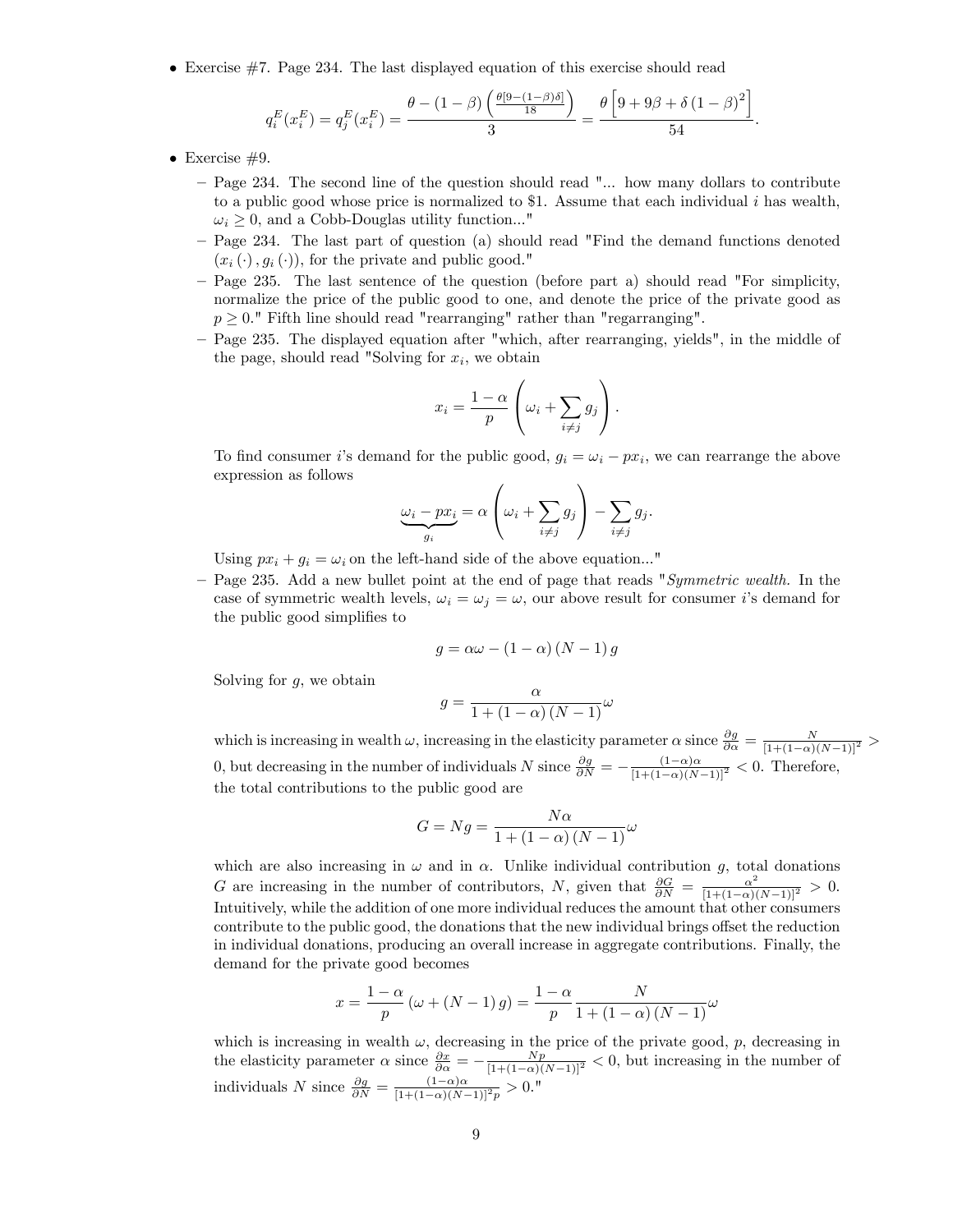- $P$  Page 237. Part (c2). The second displayed equation should finish with "for the public good, where  $i, j \in \{1, 2, ..., k\}$  and  $i \neq j$ ."
- $\bullet$  Exercise #11.
	- Page 238. Third line should read "...the same wealth,  $M \geq 1$ , and that the price for both goods is 1."
	- Page 239. Footnote 3 should add a comma between "modify agents' incentives" and "ultimately correcting the externality".
- Exercise  $\#13$ .
	- Page 240. First line after the last displayed equations (bottom of page) should read "Both of these functions are linear in wealth, w. The nonlinear part..."
	- Page 241. In the first displayed equation, there should be a space between the max operator and w.
	- $P$  Page 241. Page 240. Exercise  $#13$ . Line immediately after the two displayed equations should read "linear in wealth,  $w$ ." rather than "linear in money,  $w$ ."
	- $P$  Page 241. Part (b) at the bottom of the page. The paragraph should add the following sentence: "In addition, cutoff  $\overline{\alpha}$  is positive since  $\sqrt{4(g_1^R)^2 + m^2} > 2g_1^R$  holds for all parameter values. Therefore, equilibrium contribution  $g_1^* > 0$  if  $\alpha < \overline{\alpha}$  but collapses to zero,  $g_1^* = 0$ , for all  $\alpha \geq \overline{\alpha}$ .<sup>1</sup>
	- Page 242. First bullet point below the figure, last line should read "...and the follower is unconcerned about..."
- Exercise  $#15$ .
	- $-$  Page 243.
		- \* Third displayed equation should have  $(N 1)$  rather than  $(n 1)$  in the second term.
		- The sentence after the sixth displayed equation should read "where superscript NM denotes "no merger." This equilibrium profit coincides with that in standard Cournot games where individual output is squared, i.e.,  $\pi_i^{NR,M} = b(q_i^{NR})^2$ ."
		- \* Last bullet at the bottom of the page. The first sentence should read "Let us now assume that  $M \subseteq N$  firms merge." (This is to allow for all firms to merge as a special case, which the current notation,  $M \subset N$ , doesn't allow.)
		- The sentence after the seventh displayed equation (second-to-last) should read "where the superscript  $M$  denotes "merger". As a consequence, every firm  $i$  prefers to merge rather than..."
	- $P$ age 244. Fifth displayed equation should include  $= 0$  at the end of the expression, so it reads  $a - c - (b + 2d) Q = 0$ . In addition, the paragraph immediately below this equation should read "an equal share" rather than "a equal share".

#### 10. Chapter 10 - Contract Theory

- Exercise  $#13$ . The sentence immediately below the displayed equation should read "where  $e$ denotes the effort that the agent..."
- $\bullet$  Exercise #17.
	- ñ Page 273. Paragraph immediately below the third displayed equation (Exercise 10.17) should read "...denotes his preference for quality (where  $\alpha_H > \alpha_L > 1$ ), x represents the quality..."
	- Page 273. Last sentence before part (a) should read "lower profit for the monopolist."
	- Page 274. The second displayed equation should read

$$
\max_{p\geq 0}\,\frac{(p-1)}{2}\left(\frac{\alpha_H^2}{4p^2}+\frac{\alpha_L^2}{4p^2}\right)
$$

<sup>&</sup>lt;sup>1</sup>If, instead, cutoff  $\overline{\alpha}$  was negative for all parameter values, then the equilibrium contribution would be zero for all values of  $\alpha$ .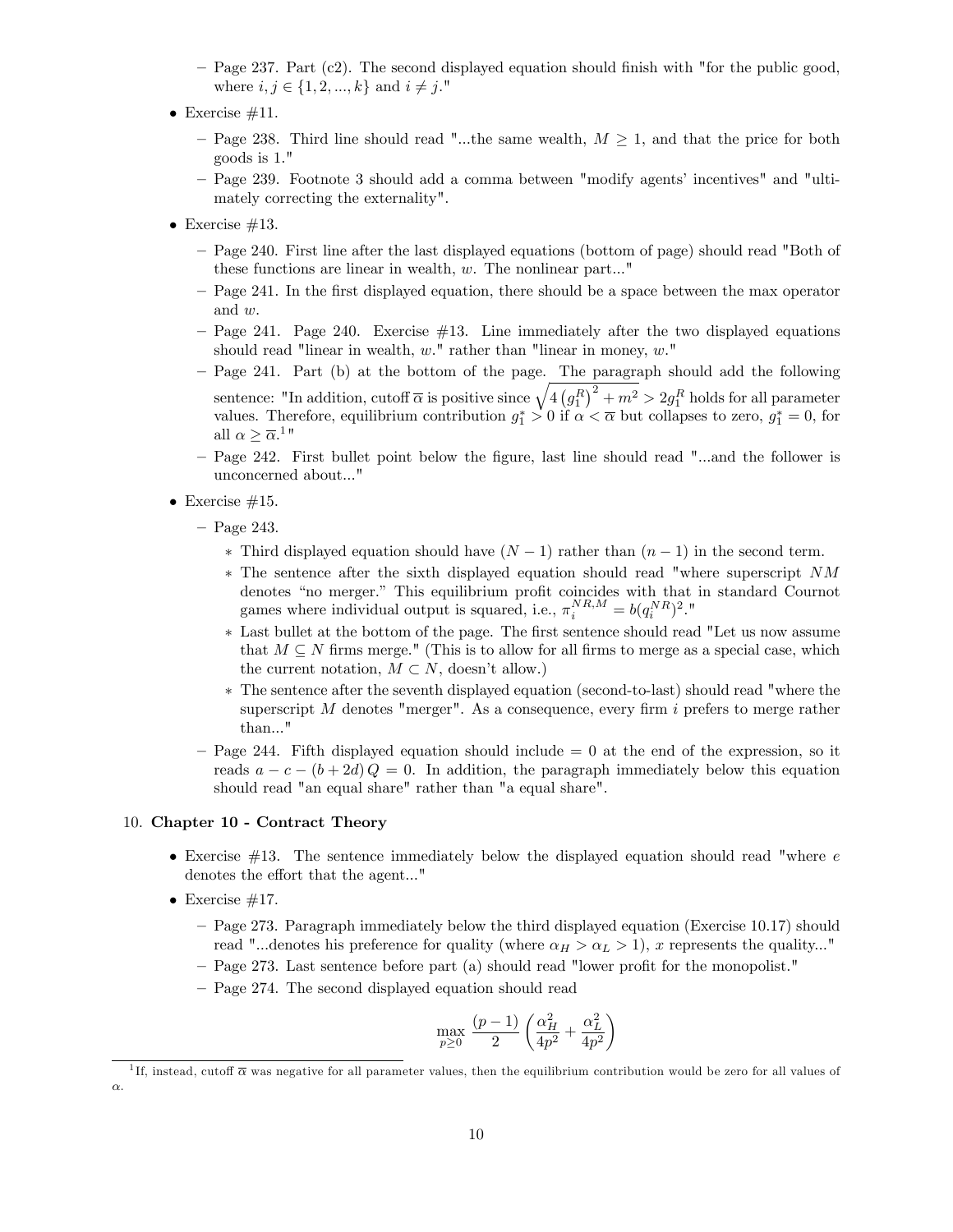The fourth displayed equation should read

$$
\pi^U = \frac{(p^U-1)}{2}\left(\frac{\alpha_H^2}{4p^2} + \frac{\alpha_L^2}{4p^2}\right) = \frac{\alpha_H^2 + \alpha_L^2}{32} > 0.
$$

- Page 275. The second displayed equation should read

$$
\frac{\alpha_H^2}{8p^2} - \frac{\alpha_H^2}{4p^2} - \frac{\alpha_L^2}{4p^2} + \frac{\alpha_H^2}{4p^2} + \frac{\alpha_L^2}{4p^2} = 0.
$$

The third displayed equation should read

$$
p^{ST} = \frac{2\left(\alpha_H^2 + \alpha_L^2\right)}{2\alpha_L^2 + \alpha_H^2},
$$

The fourth displayed equation should read

$$
T^{ST} = \frac{\alpha_L^2}{4p^{ST}} = \frac{\alpha_L^2 \left(2\alpha_L^2 + \alpha_H^2\right)}{8\left(\alpha_H^2 + \alpha_L^2\right)}
$$

The fifth displayed equation should read

$$
\pi^{ST} = \frac{\alpha_L^2 (2\alpha_L^2 + \alpha_H^2)}{8(\alpha_H^2 + \alpha_L^2)} + \left(\frac{2(\alpha_H^2 + \alpha_L^2)}{2\alpha_L^2 + \alpha_H^2} - 1\right) \left(\frac{\alpha_H^2 + \alpha_L^2}{8}\right) \left(\frac{2\alpha_L^2 + \alpha_H^2}{2(\alpha_H^2 + \alpha_L^2)}\right)^2
$$
  
= 
$$
\frac{(4\alpha_L^2 + \alpha_H^2) (2\alpha_L^2 + \alpha_H^2)}{32(\alpha_H^2 + \alpha_L^2)}.
$$

The sixth displayed equation should read

$$
\max_{p \ge 0} \frac{1}{2} [T + (p-1)x_H(p)]
$$

The last displayed equation should read

$$
\max_{p \geq 0} \frac{1}{2} \left[ \frac{\alpha_H^2}{4p} + (p-1) \frac{\alpha_H^2}{4p^2} \right]
$$

- Page 276. The first displayed equation should read

$$
-\frac{\alpha_H^2}{2p^2} - \frac{\alpha_H^2(p-2)}{4p^3} = 0
$$

solving for p yields  $p^H = \frac{2}{3}$ . Then, the fee in this contract is  $T^H = \frac{\alpha_H^2}{4p^2} = \frac{3\alpha_H^2}{8}$ , entailing profits of

$$
\pi^H=\frac{3\alpha_H^2}{32}
$$

.

The third displayed equation should read

$$
\frac{\left(4 \alpha_L^2+\alpha_H^2\right) \left(2 \alpha_L^2+\alpha_H^2\right)}{32 \left(\alpha_L^2+\alpha_H^2\right)}<\frac{3 \alpha_H^2}{32}
$$

The fourth displayed equation should read

$$
2x^2 - 3x - 8 > 0
$$

The paragraph after the fourth displayed equation should read "where, for compactness, we denote  $x \equiv \left(\frac{\alpha_H}{\alpha_L}\right)$  $\int_{0}^{2}$ . Solving for x, we obtain that  $2x^{2}-3x-8>0$  holds for all  $x>\frac{\sqrt{3+\sqrt{73}}}{2}\simeq$ 1.7. Intuitively, when the high-value customer assigns a sufficiently higher valuation than the low-value customer, that is, the differences in valuation satisfy  $\frac{\alpha_H}{\alpha_L} > 1.7$ , the monopolist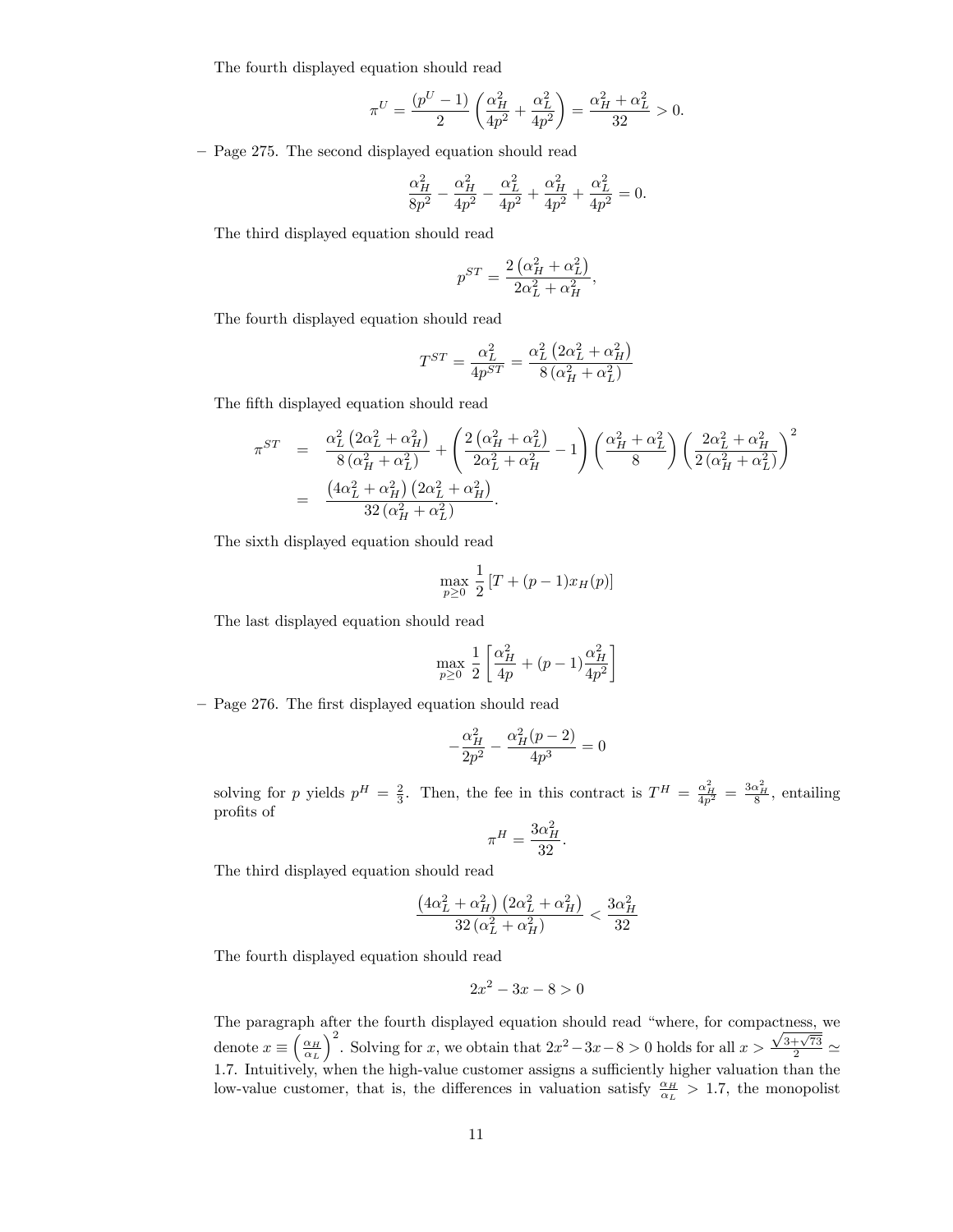earns a higher profit selling to the high-value customer than to all types (i.e.,  $\pi^H > \pi^{ST}$ ). In order to illustrate the above result, we next provide a numerical example.<sup>"</sup> The fifth displayed equation should read

$$
p^{ST} = \frac{26}{17} \approx 1.529, \ T^{ST} = \frac{1}{p^{ST}} = \frac{17}{26} \approx 0.654, \text{ and}
$$

$$
\pi^{ST} = \frac{425}{416} \approx 1.022.
$$

The sixth displayed equation should read

$$
p^H = \frac{2}{3}
$$
,  $T^H = 3.375$ , and  $\pi^H = 0.84375$ .

The last displayed equation should read

$$
\max_{x_H, T_H, x_L, T_L} \frac{1}{2} (T_H - x_H + T_L - x_L)
$$

- Page 277. Ninth displayed equation should read

$$
\max_{x_H, x_L} \frac{1}{2} \left( \underbrace{\alpha_L \sqrt{x_L} + \alpha_H \left( \sqrt{x_H} - \sqrt{x_L} \right)}_{T_H} - x_H + \underbrace{\alpha_L \sqrt{x_L}}_{T_L} - x_L \right)
$$

– Page 278. First sentence should end with "...tariffs are" rather than "...tariffs is". The second displayed equation should read

$$
\pi^{MT} = \frac{1}{2} [(T_H - x_H) + (T_L - x_L)]
$$
  
=  $\frac{1}{2} \left[ \left( \frac{2\alpha_H^2 - 3\alpha_L \alpha_H + 2\alpha_L^2}{2} - \frac{\alpha_H^2}{4} \right) + \left( \frac{\alpha_L (2\alpha_L - \alpha_H)}{2} - \frac{(2\alpha_L - \alpha_H)^2}{4} \right) \right]$   
=  $\frac{2\alpha_L^2 + \alpha_H^2 - 2\alpha_L \alpha_H}{4}.$ 

The last sentence of part (c) should read "And profits are  $\pi^{MT} = 1.25$ ." In part (d), the first paragraph should end with "more profitable when  $\frac{\alpha_H}{\alpha_L} > 1.7$ ". The first displayed equation should read

$$
\frac{\alpha_L^2+\alpha_H^2}{32}<\frac{3\alpha_H^2}{32}<\frac{2\alpha_L^2+\alpha_H^2-2\alpha_L\alpha_H}{4}
$$

The paragraph immediately below the first displayed equation of part (d) should read "For the first inequality to hold, we need  $2\alpha_H^2 > \alpha_L^2$ , or  $\frac{\alpha_H}{\alpha_L} > \sqrt{2}$ , which is satisfied since  $\frac{\alpha_H}{\alpha_L} >$  $1.7 > \sqrt{2}$ . For the second inequality to hold, we need

$$
13\alpha_H^2 - 16\alpha_L\alpha_H + 16\alpha_L^2 > 0,
$$

which is always positive. Therefore, the profit ranking  $\pi^U < \pi^H < \pi^{MT}$  holds when  $\frac{\alpha_H}{\alpha_L} >$ 1:7."

Add two bullet points immediately below that read

 $*$  However, the profit ranking becomes  $\pi^U < \pi^{ST} < \pi^{MT}$  when  $\frac{\alpha_H}{\alpha_L} < 1.7$ . Specifically,

$$
\frac{\alpha_L^2+\alpha_H^2}{32}<\frac{\left(4\alpha_L^2+\alpha_H^2\right)\left(2\alpha_L^2+\alpha_H^2\right)}{32\left(\alpha_L^2+\alpha_H^2\right)}<\frac{2\alpha_L^2+\alpha_H^2-2\alpha_L\alpha_H}{4}
$$

For the first inequality to hold, we need

$$
\alpha_H^4 + 2\alpha_L^2 \alpha_H^2 + \alpha_L^4 < 8\alpha_L^4 + 6\alpha_L^2 \alpha_H^2 + \alpha_H^4,
$$